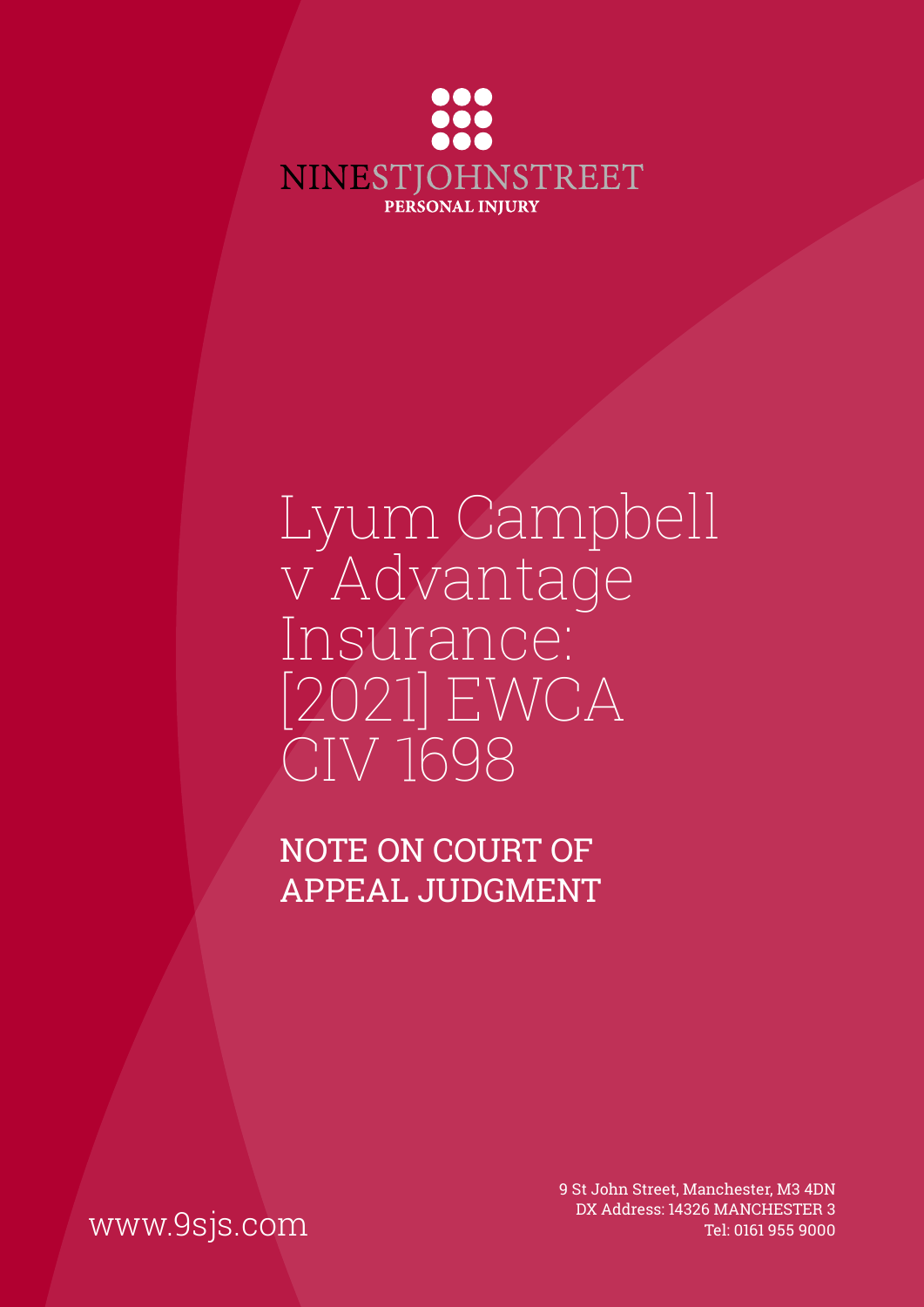

# Lyum Campbell v Advantage Insurance: NOTE ON COURT OF APPEAL JUDGMENT

## **Background**

- 1. In **Campbell v Advantage Insurance Co Ltd [2021] EWCA Civ 1698** the Claimant was a rear seat passenger who suffered catastrophic brain damage in a road traffic accident caused by the Defendant driver who was unfit to drive due to alcohol and drugs.
- 2. The Claimant had been out with two brothers. He was celebrating his birthday and a successful job interview. All the men had drunk champagne and numerous shots at a club. At about 1-2am on 9th August 2016, at the invitation of the bouncers the Claimant was taken out of the club by his friends who took hold of him and walked him to a 3 door Seat Ibiza motorcar. He was put into the front passenger seat. His friends left him in the car where he fell asleep. About an hour later, they returned. They tried to start the car but failed. One of the friends went to get some jump leads and was gone for about 15-25 minutes, when he returned the motorcar was gone. It was subsequently involved in a head on collision with a lorry when it veered onto the wrong side of the road. At the time of the accident the Claimant was lying unbelted on the back seat and his head came into contact with the rear of the driver's seat.
- 3. Sadly the Defendant driver was killed in the collision and his brother, the remaining witness to events of that evening, killed himself before the trial was heard but had provided witness statements to both parties. The Claimant was unable to give evidence owing the extent of his injuries. The only live evidence was from experts.

4. The Claimant argued that he was so drunk he had not appreciated the driver's ability to drive was impaired. He had been helped into the motorcar and had subsequently 'passed out' so he had not had capacity to consent to being driven. The Defendant insurer contended for a reduction for contributory negligence for a failure to wear a seatbelt and because the Claimant knew or ought to have known the driver was unfit to drive.

#### **Judgment at first instance**

- 5. HHJ Robinson, sitting a section 9 judge of the High Court, held that the Claimant knew that the Defendant driver was unfit to drive due to alcohol. He applied the presumption of capacity set out under s.1 of the Mental Capacity Act 2005 ('the MCA'). He inferred that the Claimant had consented to the journey by voluntarily moving into the backseat albeit with some assistance. He went on to find, in the alternative, that if the Claimant was too drunk to appreciate the Defendant driver's inebriated state, applying an objective test, he should have appreciated that fact. He reduced the Claimant's damages by 20% the same deduction as was applied in **Owens v Brimmell [1977] QB 859.**
- 6. HHJ Robinson held that whilst the Claimant was capacitous to decide whether to use his seatbelt or not, his failure to do so did not attract a reduction for contributory negligence for a failure to wear a seatbelt on the grounds that it was not established that there would have been any difference to the outcome.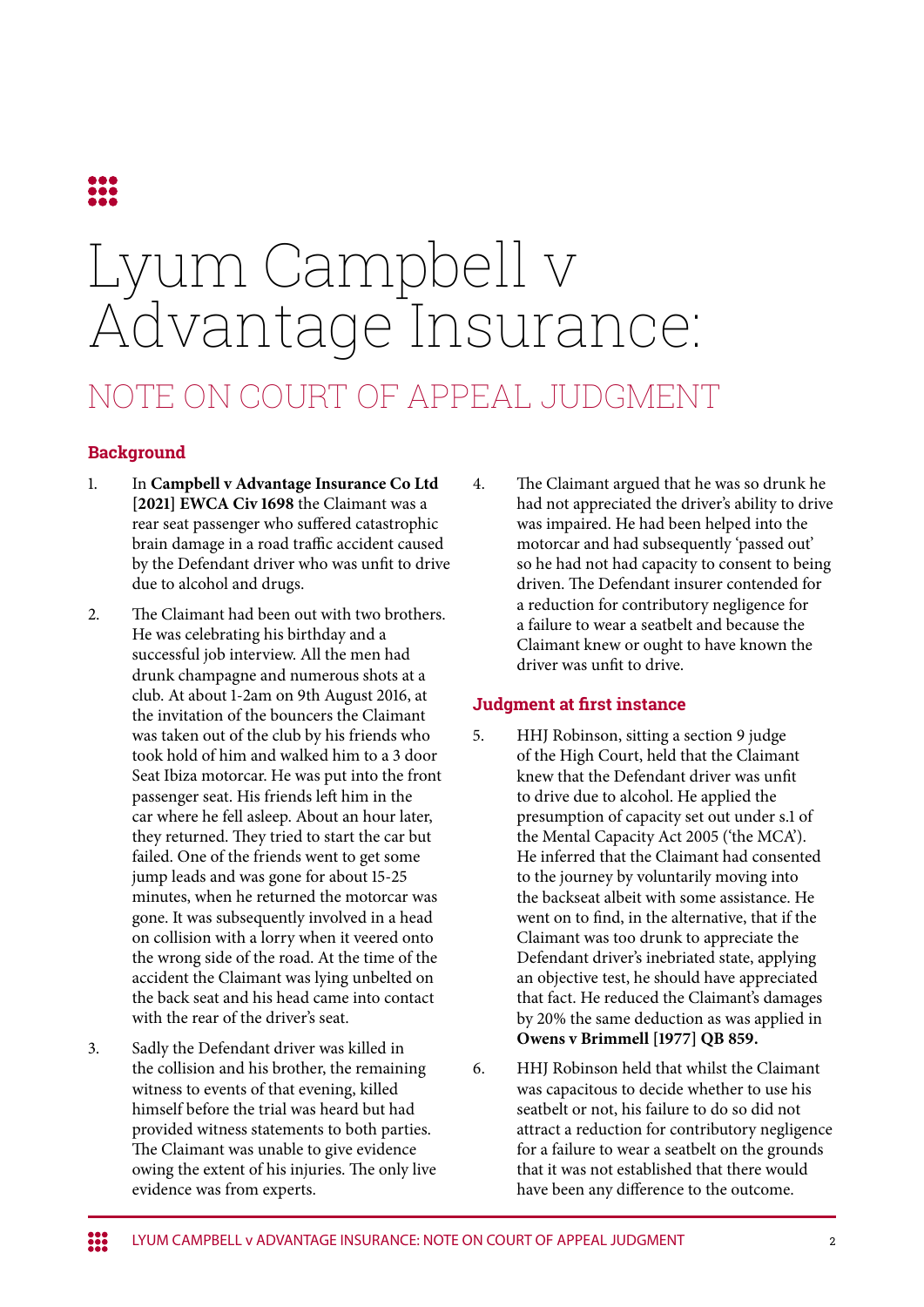- 7 The Claimant sought to appeal the trial judge's findings on 10 grounds which were distilled by the Court of Appeal into 4 areas:
- (i) Whether the judge was correct to apply the MCA test given the Defendant's burden to prove its contention of contributory negligence?
- (ii) Whether the judge had made impermissible finding of facts by holding that the Claimant's movement from the front to rear seat was voluntary and demonstrated consent?
- (iii) Whether it was correct to apply an objective test to the issue of contributory negligence in circumstances where a Claimant was alleged to be too drunk to appreciate the drunkenness of the driver?
- (iv) Whether the reduction of 20% was permissible in all the circumstances.

#### **1st issue – the application of the Mental Capacity Act 2005**

- 8 The Claimant contended at trial that he was not capacitous to consent to being driven by the driver, hence he was not at fault for being present in the motorcar with an impaired driver.
	- 9 HHJ Robinson applied s.1(2) of the Mental Capacity Act 2005 which states: "A person must be presumed to have capacity unless it is established he lacks capacity" The evidence did not indicate that the Claimant was incapable of appreciating the amount the Defendant driver had to drink or the effect on his ability to drive.
- 10 On appeal the Claimant criticised the Judge's approach by contending that he had inverted the burden of proof that rests with the Defendant when advancing an allegation of contributory negligence. It was also suggested that the MCA was not the correct framework through which to determine the issue of whether the Claimant was aware of the Defendant driver's fitness to drive.

 11 The Court of Appeal dismissed this argument finding that it was the Claimant who had framed the discussion in his pleadings in terms of 'capacity' (paragraph 28). The common law reflected the presumption of capacity subsequently encapsulated within the MCA, see Masterman-Lister v Jewell [2003] 1 WLR 1511. The judge's approach did not amount to an impermissible reversal of the burden of proof in relation to the issue of contributory negligence (paragraph 30).

### **2nd issue – the alleged speculation**

- 12 The trial judge held that the Claimant's movement from front seat passenger to rear seat passenger could have happened in one of two ways, he voluntarily moved of his own volition or he was helped into the rear by the driver whilst their friend went to get some jump leads. He found the latter was more probable on the basis of the Claimant's weight and size and the fact that co-operation would be required to move from the front to back in a 3 door motorcar.
- 13 The Claimant sought to criticise the trial judge's findings on the basis that there was no evidence as to how the movement from the front to rear passenger seat had actually occurred hence it was pure speculation. There were too many "unknown unknowns" and "known unknowns" to safely reach settled findings of fact or draw reasonable inferences.
- 14 The Court of Appeal held the trial judge's findings of fact (and inferences) were not impermissible speculation. He was aware of the limitations of the evidence. The trial judge had specifically directed himself as to whether he had moved from "the zone of reasonable inference in the hinterland of speculation" and concluded he had not. His findings regarding the movement and motivation from the front to rear of the Seat motorcar were permissible and no justiciable errors had been established of the type that would permit the Court of Appeal to interfere.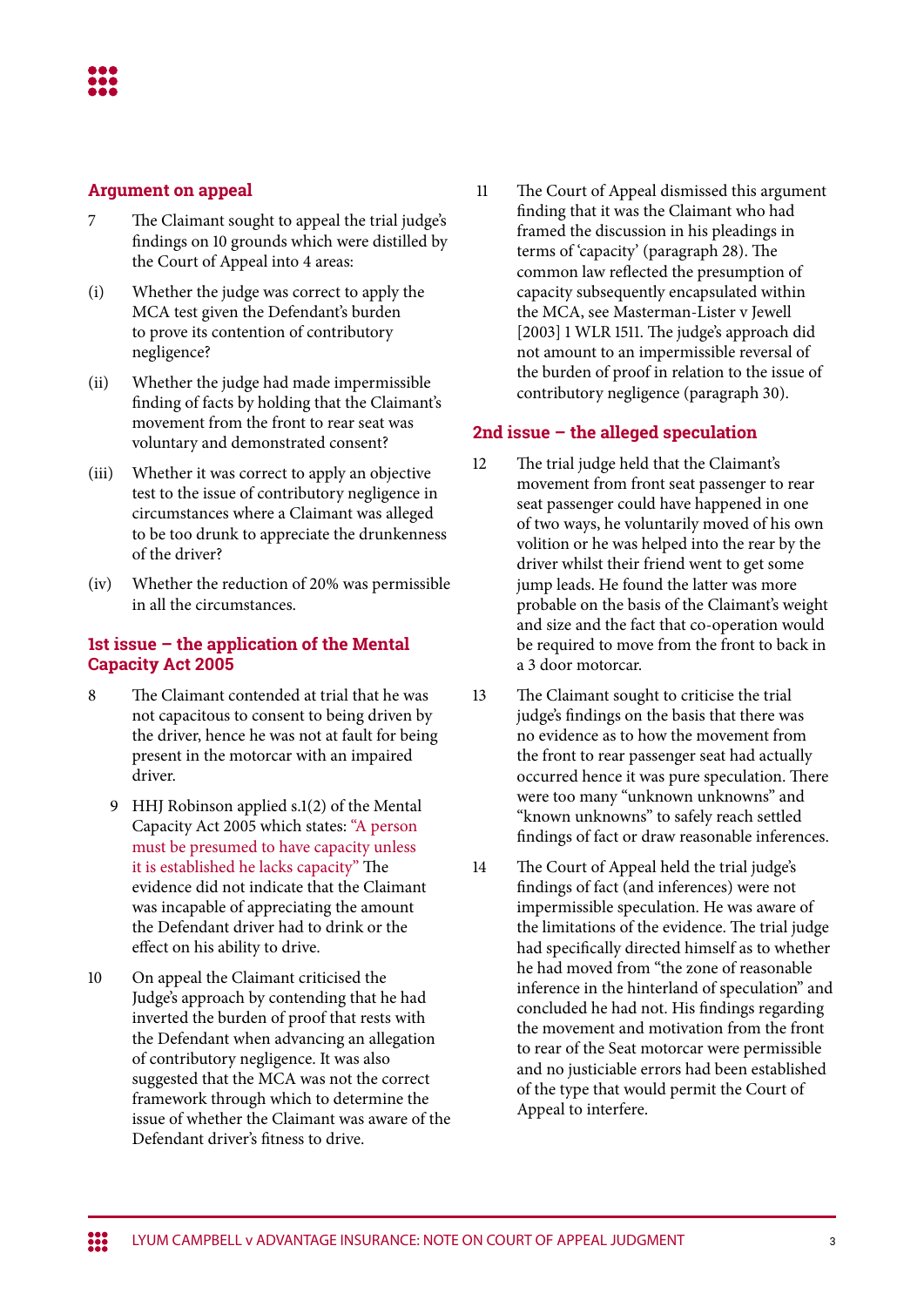#### **3rd issue – objective test for assessing contributory negligence**

- 15 The Court of Appeal held that the test for assessing contributory negligence is an objective standard (paragraph 36). There is no obvious reason why a different standard should apply between the Claimant and the Defendant driver.
- 16 A line of Australian authorities indicated a subjective approach to drunk driver passenger cases following **McPherson v Whitfield [1996] 1 Qd. 474** but this co-existed another line of authorities led by **Morton v Knight [1990] 2 Qd. 419** which upheld the orthodox position of an objective test. **McPherson** and **Morton** were both considered by the High Court of Australia in **Joslyn v Berryman [2003] HCA 34** I in which the **Morton** line was approved.
- 17 The Court of Appeal considered **Owens v Brimmell [1977] QB 859** and endorsed the notion that someone who allows themselves to be a passenger in a motorcar driven by the driver who is unfit through alcohol is guilty of contributory negligence.
- 18 The Claimant, however, contended that the formulation of the legal test by Watkins J was restrictive to only the two scenarios as set out at 866H-867A:

"Thus, it appears to me that there is widespread and weight authority for the proposition that a passenger who may be guilty of contributory negligence if he rides with the driver of a car who he knows has consumed alcohol in such quantity as is likely to impair to a dangerous degree that driver's capacity to drive properly and safely. So, also, may a passenger be guilty of contributory negligence if he, knowing that he is going to be driven in a car by his companion later, accompanies him upon a bout of drinking which has the effect, eventually, of robbing the passenger of clear thought and perception and diminishes the driver's capacity to drive properly and carefully."

- 19 The Claimant argued on appeal that since the trial judge had found the Claimant had not pre-arranged to go on a drinking spree with the Defendant driver and because he was too inebriated to appreciate the Defendant driver was unfit to drive neither of the scenarios envisaged in Owens applied. The Court of Appeal held the principle of assessing contributory negligence was wider than the two paradigm examples proposed by Watkins J and that on a careful reading of Owens the facts of the case itself did not fit directly into either of Watkins J's own paradigms, the objective test was to be applied to the facts of each case (paragraph 41).
- 20 The Court of Appeal endorsed Charlesworth and Percy's (14th Ed.) commentary that 'A person the worse for drink cannot demand a higher standard of care than a sober person or plead drunkenness as an excuse for not taking the same care when drunk, as would have been taken when sober" (see judgment paragraph 50).

### **4th issue – apportionment**

- 21 The Claimant sought to argue that distinctions should be drawn between Claimants that plan to go out on a drinking spree (which the trial judge explicitly found was not the case), Claimants who find themselves accepting lifts from drunk drivers on the spur of the moment and those Claimants who are simply too drunk to appreciate what they are doing. It was suggested this was relevant to the degree of fault (culpability) under s.1(4) of the Law Reform (Contributory Negligence) Act 1945 . The Claimant sought to argue that **Owens**  was a pre-arranged 'pub crawl' case and that the 20% applied in that case should therefore not apply in the present claim where the trial judge had explicitly found no such agreement occurred.
- 22 The Court of Appeal noted that in **Owens**  Watkins J had found the men had given little if any thought to the possible consequences of becoming drunk (paragraph 41) hence it was not a pre-arranged drinking and driving scenario.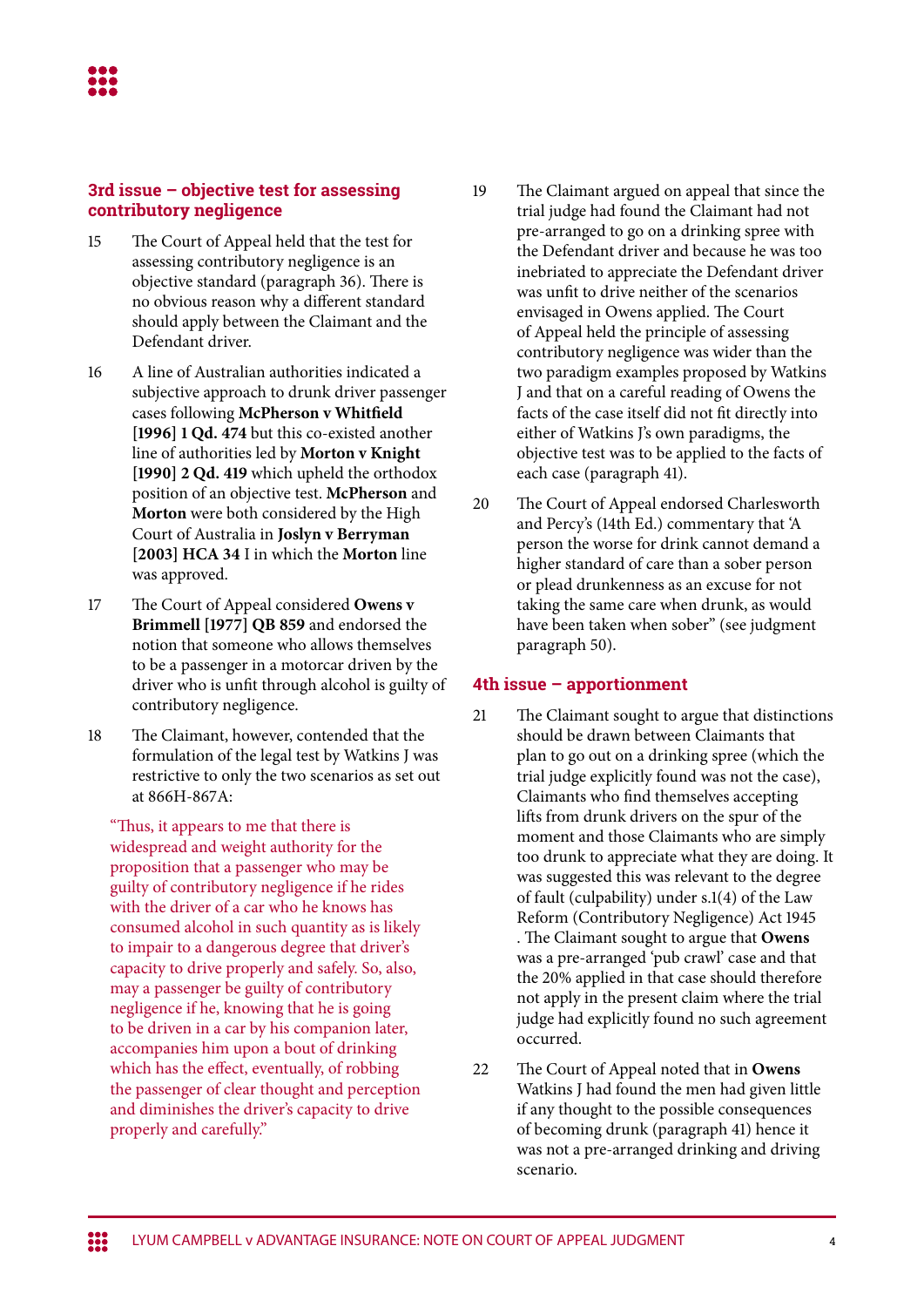23 The Court of Appeal held that apportionment of contributory negligence, like findings of fact, were "very much a decision for the trial judge to make". It was correct that the Defendant driver should bear the substantial part of responsibility but nothing in the judgment indicated that the trial judge had exceeded the ambit of reasonable disagreement. There was no suggestion from the Court of Appeal that it would have reached a different conclusion on the facts.

## **Implications of the judgment**

- 24 This appeal was an important one from the perspective of the insurance industry. If successful, it was likely to have led to many Claimants successfully arguing they were simply too drunk to appreciate the danger of being a passenger in a motorcar with a drunk driver. The judgment affirms **Owens v Brimmell** and the wider principle of the application of an objective standard of the reasonable, prudent person when considering the issue of contributory negligence. It is the first Court of Appeal judgment explicitly to affirm **Owens** and importantly confirms that the logic of **Owens** is not restricted to the two paradigm examples cited by Watkins J.
- 25 It is clear from the judgment that alcohol cannot be used as a shield to avoid criticism for actions which viewed in the sober light of day are worthy of some blame. Save where specific internal characteristics relevant to a Claimant apply such as age or infirmity, the test is objective, the standard of the reasonable, sober individual. By extension the same principle is likely to apply to other intoxicants such as drugs.
- 26 The finding relating to the issue of the MCA may be specific to the claim and the fact that it was the Claimant who brought MCA 'capacity' into the discussion surrounding contributory negligence. Underhill LJ states that he would not have found it necessary or useful to refer to the MCA in determining the issue of contributory negligence. Dingemans LJ also

pointed out, however, by that the presumption of capacity in the Act reflects the common law.

- 27 As Underhill LJ observed, at paragraph 53, where a Claimant is unconscious and placed into a car with a drunken driver such conduct will evidently not constitute contributory negligence. He goes on to say that there may be extreme cases where a person is not totally unconscious but may be in a state where they are incapable of making a voluntary decision although delineating where the line sits between voluntary and involuntary conduct or between consent and no consent will be a fact sensitive question for the trial judge.
- 28 Appeals regarding findings of fact are overwhelmingly fact specific. This case is no different. In cases concerning drink drivers there is often a dearth of reliable or sometimes (sadly) live testimony regarding the events of the evening. Trial judges often have to attempt to piece together the events of the evening through the application of the primary facts and permissible judicial inference. This judgment affirms the Court of Appeal's support for trial judges engaged in this exercise and the well known maxim that only facts or inferences which are plainly wrong will be overturned. The trial judge's direction to himself to question whether he had moved from "the zone of permissible inference into the hinterland of speculation" was an important safeguard in his judicial decision making.

29 This the first appeal where a Claimant has sought to argue for a reduction of less than 20% in this jurisdiction. The background to the appeal is of interest because at first instance the Defendant contended for more than 20% on the basis that (a) societal attitudes to the acceptability of driving under the influence of alcohol have hardened significantly since **Owens** (b) this was a serious case in which the Claimant had allowed himself to become progressively drunk with the driver and had been in the motorcar with him on the way to the club when he knew he had drunk alcohol (c) in